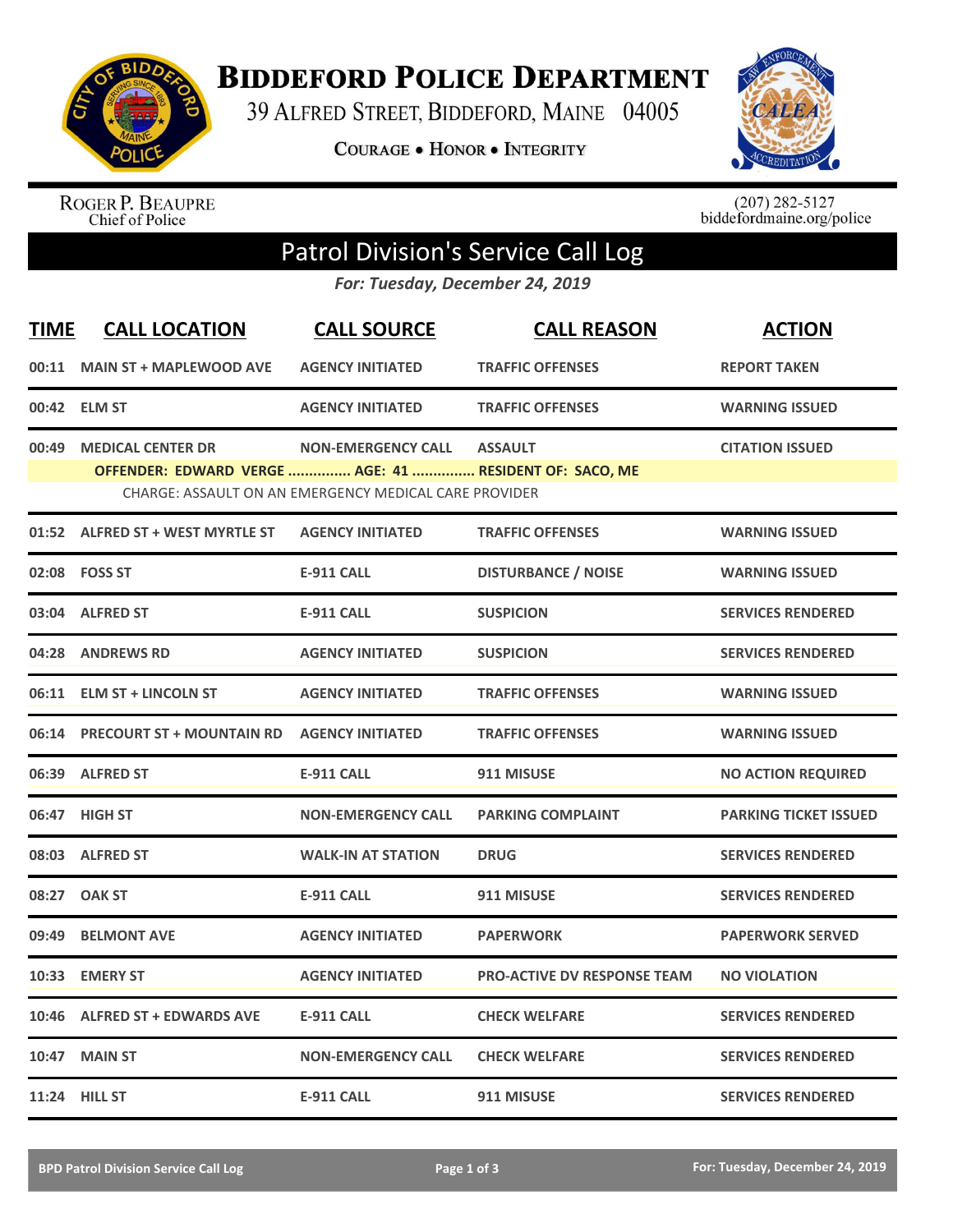| <b>TIME</b> | <b>CALL LOCATION</b>                                                     | <b>CALL SOURCE</b>                                                    | <b>CALL REASON</b>                                             | <b>ACTION</b>             |
|-------------|--------------------------------------------------------------------------|-----------------------------------------------------------------------|----------------------------------------------------------------|---------------------------|
| 11:27       | <b>INNER CIR</b>                                                         | <b>AGENCY INITIATED</b>                                               | <b>MESSAGE DELIVERY</b>                                        | <b>SERVICES RENDERED</b>  |
|             | 11:37 MAIN ST                                                            | <b>WALK-IN AT STATION</b>                                             | <b>ARTICLES LOST/FOUND</b>                                     | <b>SERVICES RENDERED</b>  |
|             | 11:43 GOVE ST                                                            | <b>NON-EMERGENCY CALL</b>                                             | <b>CHECK WELFARE</b>                                           | <b>SERVICES RENDERED</b>  |
|             | 11:48 BOULDER WAY                                                        | <b>NON-EMERGENCY CALL</b>                                             | <b>MOTOR VEHICLE THEFT</b>                                     | <b>NO ACTION REQUIRED</b> |
|             | 11:55 GREEN ST                                                           | <b>NON-EMERGENCY CALL</b>                                             | <b>JUVENILE OFFENSES</b>                                       | <b>SERVICES RENDERED</b>  |
|             | 11:57 ALFRED ST                                                          | <b>AGENCY INITIATED</b>                                               | <b>PAPERWORK</b>                                               | <b>PAPERWORK SERVED</b>   |
|             | 13:36 ALFRED ST                                                          | <b>WALK-IN AT STATION</b>                                             | <b>COURT ORDERED CHECK IN</b>                                  | <b>SERVICES RENDERED</b>  |
| 13:43       | <b>ALFRED ST</b>                                                         | <b>WALK-IN AT STATION</b>                                             | <b>ALL OTHER</b>                                               | <b>FIELD INTERVIEW</b>    |
| 14:25       | <b>MAIN ST + ELM ST</b>                                                  | <b>NON-EMERGENCY CALL</b>                                             | <b>SUSPICION</b>                                               | <b>SERVICES RENDERED</b>  |
| 14:57       | <b>MAIN ST</b>                                                           | <b>E-911 CALL</b>                                                     | <b>DISTURBANCE / NOISE</b>                                     | <b>ARREST(S) MADE</b>     |
| 15:10       | <b>CHARGE: TERRORIZING</b><br><b>PEARL ST</b>                            | CHARGE: THEFT BY UNAUTHORIZED TAKING OR TRANSFER<br><b>E-911 CALL</b> | 911 MISUSE                                                     |                           |
|             |                                                                          |                                                                       |                                                                | <b>NO ACTION REQUIRED</b> |
|             | 15:14 ALFRED ST                                                          | <b>AGENCY INITIATED</b>                                               | <b>TRAFFIC OFFENSES</b>                                        | <b>WARNING ISSUED</b>     |
| 15:20       | <b>MAIN ST</b>                                                           | <b>E-911 CALL</b>                                                     | <b>WEAPONS</b>                                                 | <b>UNFOUNDED</b>          |
|             | 16:08 UNION ST                                                           | <b>E-911 CALL</b>                                                     | <b>BURGLARY</b>                                                | <b>ARREST(S) MADE</b>     |
|             | <b>CHARGE: BURGLARY</b><br><b>CHARGE: VIOLATING CONDITION OF RELEASE</b> | <b>CHARGE: UNLAWFUL POSSESSION OF SCHEDULED DRUG</b>                  | OFFENDER: BENJAMIN R BALL  AGE: 24  RESIDENT OF: BIDDEFORD, ME |                           |
|             | 16:20 MAY ST                                                             | <b>E-911 CALL</b>                                                     | 911 MISUSE                                                     | <b>SERVICES RENDERED</b>  |
|             | 16:47 MAIN ST                                                            | <b>E-911 CALL</b>                                                     | 911 MISUSE                                                     | <b>NO ACTION REQUIRED</b> |
|             | 17:06 CENTER ST                                                          | <b>NON-EMERGENCY CALL</b>                                             | <b>TRESPASSING</b>                                             | <b>SERVICES RENDERED</b>  |
|             | 17:55 HILL ST                                                            | <b>WALK-IN AT STATION</b>                                             | <b>THEFT</b>                                                   | <b>GONE ON ARRIVAL</b>    |
|             | 18:11 ELM ST                                                             | <b>E-911 CALL</b>                                                     | <b>MOTOR VEHICLE THEFT</b>                                     | <b>REPORT TAKEN</b>       |
|             | 18:18 HILL ST                                                            | <b>WALK-IN AT STATION</b>                                             | <b>THEFT</b>                                                   | <b>REPORT TAKEN</b>       |
|             | 19:59 INNER CIR                                                          | <b>NON-EMERGENCY CALL</b>                                             | <b>DV NOTIFICATION</b>                                         | <b>NEGATIVE CONTACT</b>   |
|             |                                                                          |                                                                       |                                                                |                           |